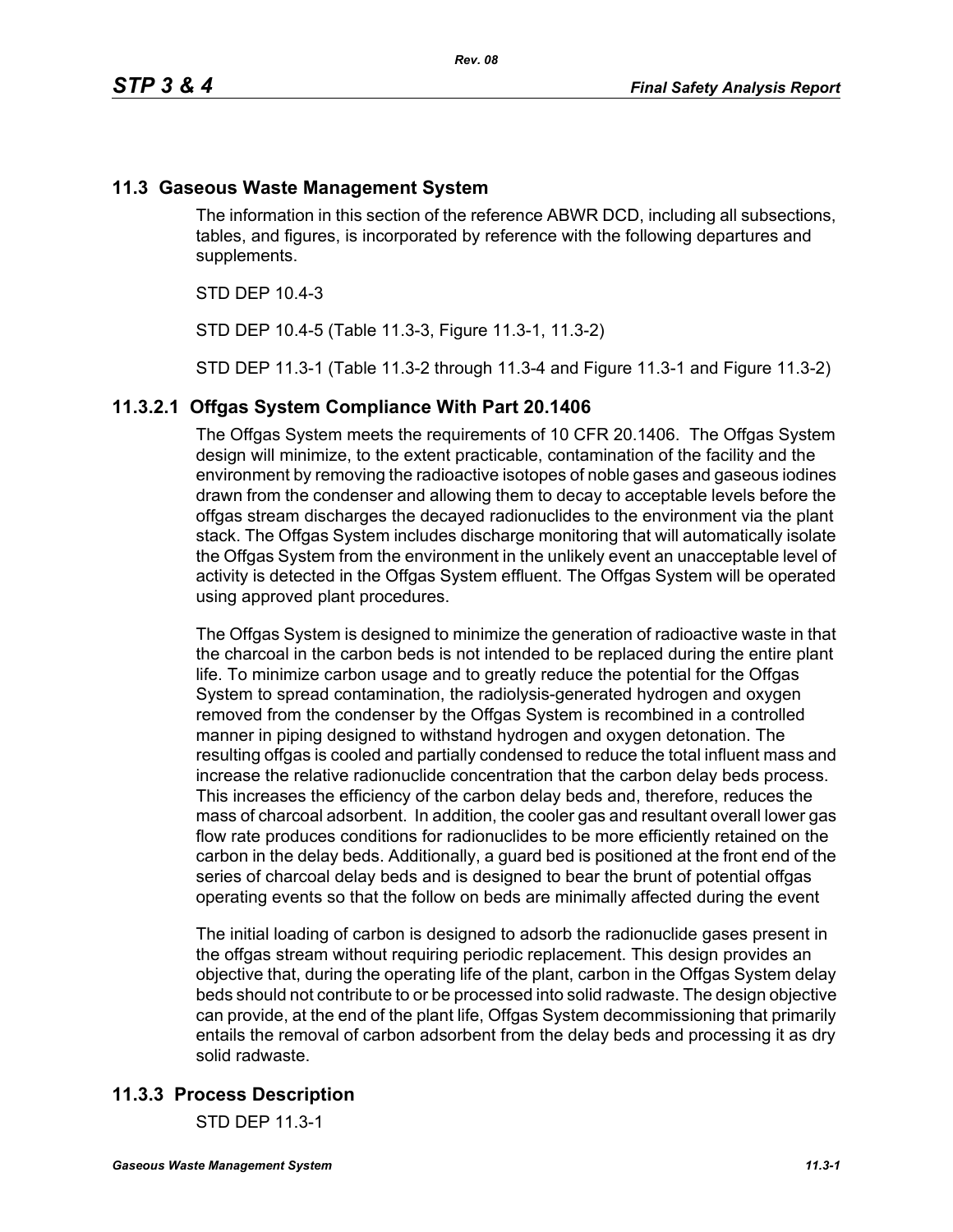# **11.3.3.1 Process Functions**

STD DEP 10.4-5

*Major process functions of the Offgas System include the following:*

- *(1) Dilution of air ejector offgas with steam to less than 4% hydrogen by volume*
- *(2) Recombination of radiolytic hydrogen and oxygen into water to reduce the gas volume to be treated and the explosion potential in downstream process components*
- *(3) Two-stage condensation of bulk water vapor first using condensate*Turbine Building Cooling Water (TCW) *and then chilled water as the coolant reducing the gaseous waste stream temperature to 18*10°*C or less*
- *(4) Dynamic adsorption of krypton and xenon isotopes on charcoal at about 38*25°*C*
- *(5) Filtration of offgas*
- *(6) Monitoring of offgas radioactivity levels and hydrogen gas concentration*
- *(7) Release of processed offgas to the atmosphere*
- *(8) Discharge of liquids to the main condenser and radwaste systems*

*Major process functions of the ventilation systems are described in Section 9.4.*

### **11.3.3.2 Process Equipment**

*Major process equipment of the Offgas System consists of the following:*

- *(1) Process piping starting from the final steam dilution jets (SJAE) of the main condenser evacuation system*Main Condenser Evacuation System (not a part of the Offgas System)
- *(2) Integral recombiners,*Recombiner trains which include *includinga Preheater section, a Recombiner section, and a Condenser section*per train
- *(3) Cooler-condensers*
- *(4) Activated charcoal adsorbers*
- *(5) High efficiency particulate air (HEPA) filter*
- *(6) Monitoring instrumentation*
- *(7) Process instrumentation and controls*
- *(8) Offgas Evacuation System*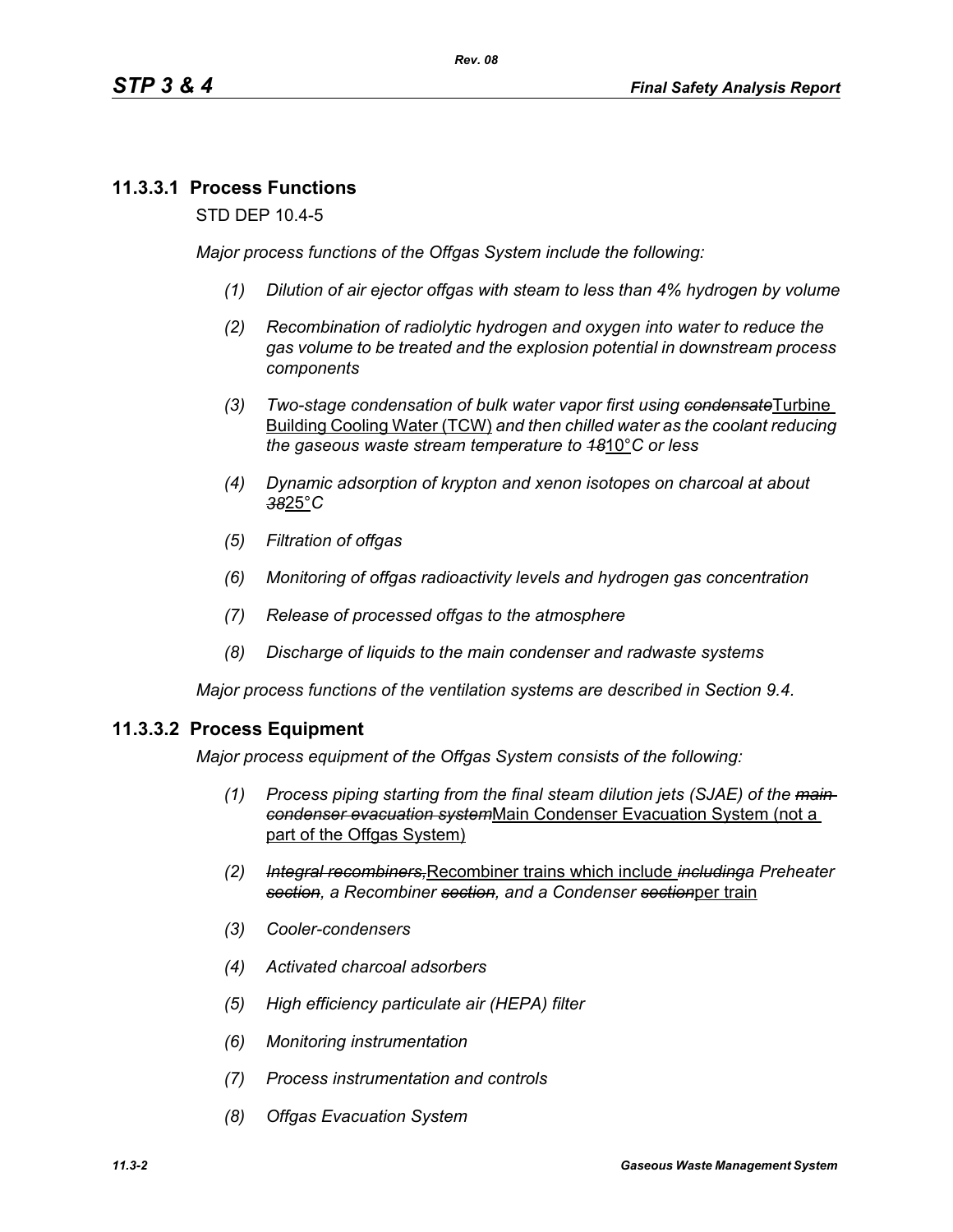*Major process equipment of the ventilation systems are described in Section 9.4.*

# **11.3.3.3 Process Facility**

STD DEP 10.4-5

STD DEP 11.3-1

*Reactor condensate*Turbine Building Cooling Water (TCW) *is used as the coolant for the offgas condensers. In this capacity:*

- *(1) The temperature of condensate*coolant *supplied to the offgas condenser should not exceed 56.6°C during periods of normal operation nor 43°C during periods of startup (main condenser evacuation) operation.*
- *(2) The pressure of condensate*coolant *supplied to the offgas condenser should not exceed the design pressure of the condenser.*
- *(3) Reactor condensate*TCW *isolation valves should be normally open to both recombiner condensers.*

*If any of these conditions cannot be met with reactor condensate, the coolant should be supplied by a closed cooling water system of reliability and quality equal to that of reactor condensate.*

*The gaseous waste stream is then cooled to 18*10 °*C or less in the cooler condenser. Chilled water (7 °C) is used from the HNCW System (Subsection 9.2.12). The cooler condenser is located immediately above the offgas condenser and is designed to remove any condensed moisture from the gaseous waste stream. The condensed moisture drains into the offgas condenser where it is sent to the main condenser.*

*The gaseous waste stream is heated to approximately 38*25 *°C by ambient heating in the charcoal vault.*

### **11.3.4.2 Process Design**

STD DEP 11.3-1

*Primary design requirements and the process data for startup and normal operating conditions are shown on the process flow diagram (PFD) (Figure 11.3-1) and the piping and instrument diagram (P&ID) (Figure 11.3-2). The Offgas System instrument setpoints are given in Table 11.3-4.*

*A flow meter is provided to measure the dilution steam flow to the last-stage air ejectors. If the dilution steam flow falls below a specified value, the process offgas line suction valve between the main condenser and SJAE closes automatically. The event*  is alarmed in the main control room. The valve will remain closed until proper steam *flow has been established. A high dilution steam flow above a specified value also*  alarms in the main control ream-room. This flow meter is shown on Figure 10.4.1.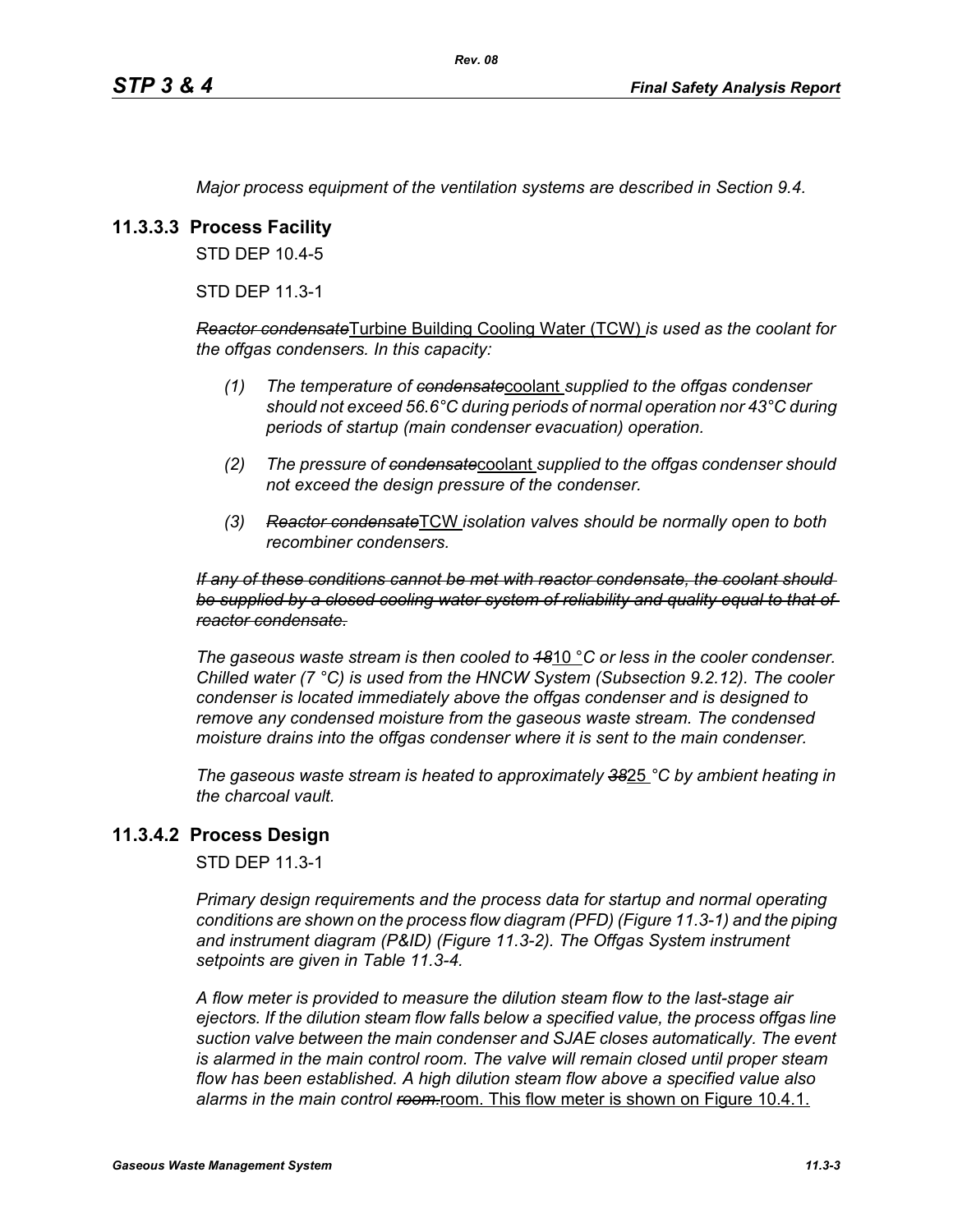*The SJAE provides superheated steam at the inlet to the preheaters. The driving steam (dilution steam) to the SJAEs is nuclear steam or steam of nuclear quality. Nuclear quality steam is defined as steam having impurities in concentrations not exceeding that of nuclear steam.*

*Recombiner preheaters*Preheaters *preheat gases to about 177*150 *°C for efficient catalytic recombiner operation and to ensure the absence of liquid water, which suppresses the activity of the recombiner catalyst. Maximum preheater temperature does not exceed 210*170*°C should gas flow be reduced or stopped. This is accomplished by using a maximum steam pressure of 1.72*0.96 *MPa, saturated. At startup, steam at this pressure is available before the process offgas is routed through the preheater to the recombiner catalyst. Electrical preheaters directly exposed to the offgas are not allowed. Each preheater connects to an independent final stage air ejector to permit separate steam heating of both recombiners during startup or drying one recombiner while the other is in operation. Preheater steam flow quantities are shown on the PFD. Preheater steam is nuclear steam*nuclear quality steam for *reliability. The preheater is sized to handle a dilution steam load of 115% of that shown on the PFD in addition to allowing for 5% plugged tubes.*

# **11.3.4.2.3 Condensing**

*The offgas condensers cool the recombiner effluent gas to a maximum temperature of 68 °C for normal operation and 57 °C for startup operation. The condenser includes baffles to reduce moisture entrainment in the offgas. The unit is sized to handle a dilution steam load of 115% of that shown on the PFD, in addition to allowing for 5% plugged tubes. The drain is capable of draining the entire process*collected *condensate, including the 15% excess plus 9 m 3 /h, from the unit at both startup and normal operating conditions, taking into account the possibility of condensate flashing in the return line to the main condenser. The drain also incorporates a flow element so that higher flows due to tube leakage can be easily identified. The drain is a passive loop seal with a block valve operable from the main control room.* 

*The gaseous waste stream is then cooled to 18*10 *°C or less in the cooler condenser. The cooler condenser is designed to remove any condensed moisture by draining it to the offgas condenser.*

# **11.3.4.2.4 Adsorption**

*The activated charcoal uses "arbitrary" adsorption coefficient Karb values for krypton and xenon at 25 °C of at least 60 and 1170 cm3 /g, respectively (cm3 defined at 0*25*°C, and1.0 atmosphere* and 0% humidity). *Separate Karb laboratory determinations of krypton and xenon are made for each manufacturer's lot unless the manufacturer can supply proof convincing to the purchaser that other lots of the same production run immediately adjacent to the lot rested*tested *are equivalent to the lot tested with respect to krypton and xenon adsorption. Other adsorption tests (e.g., dynamic coefficients) may be acceptable, provided their equivalence to Karb tests for this purpose can be demonstrated. Charcoal particle size is 8-16 mesh (USS) with less than 0.5% under 20 mesh. Moisture content is less than 2% by weight. Ignition temperature will be above*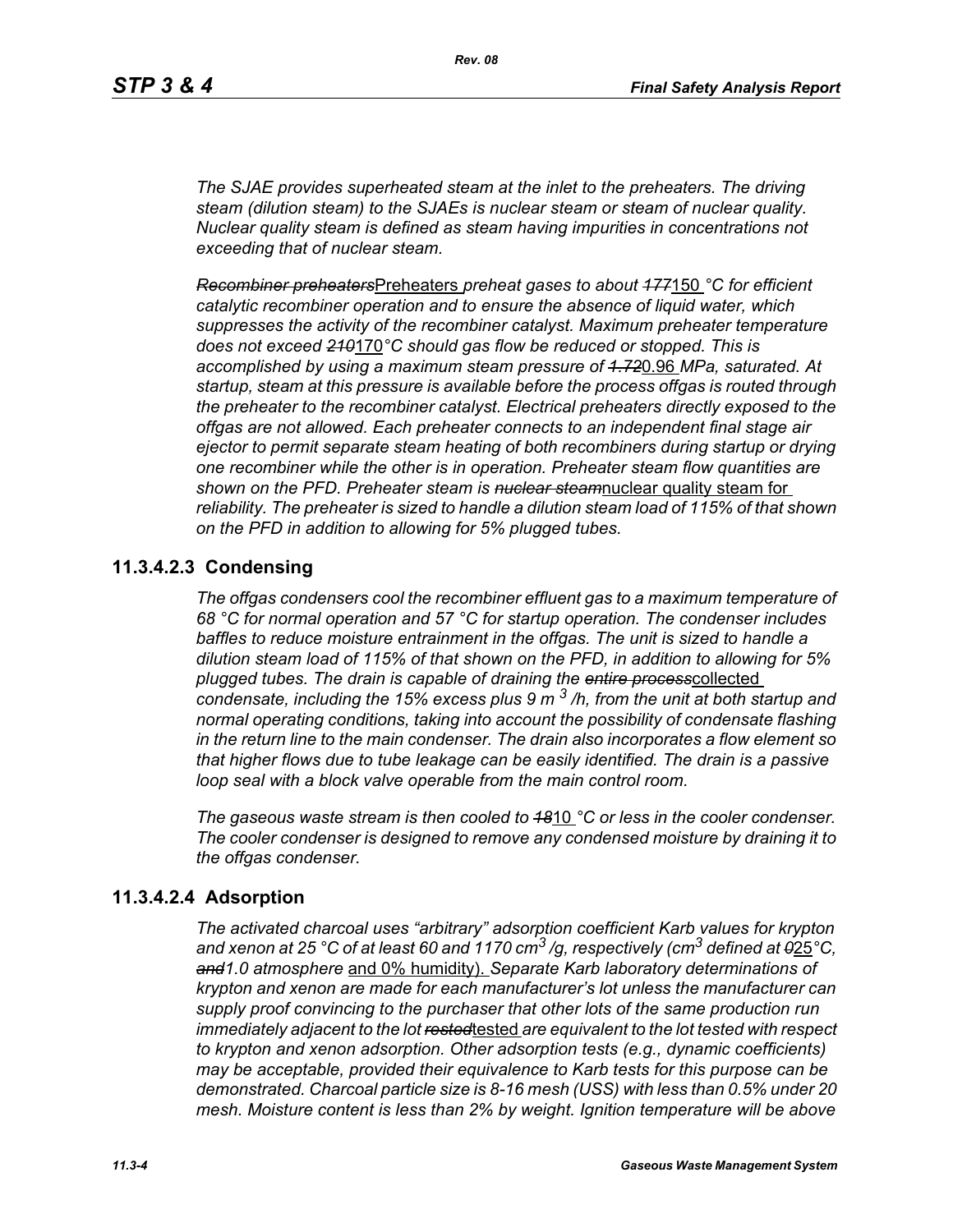*150 °C in air. Properties of activated charcoal used in the adsorber vessels are an optimization of the following:*

# **11.3.4.2.5 Filtration**

*The filter assembly contains a single high efficiency water-resistant filter element capable of removing at least 99.97% of 0.3 micrometer particles, as tested at the factory with mono-dispersed dioctylphthalate (DOP) smoke. The initial flow resistance of the filter does not exceed 2.54 cm water gauge (WG) at a water saturated air flow of 425*96.4 *m3 /h. An upstream demister pad is not required in the filter assembly. The filter is capable of operating under 100% relative humidity conditions.*

# **11.3.4.2.8 Charcoal Vault Temperature**

*The charcoal adsorber vault air conditioning system is controlled at any selected temperature within a range of 29*23 *°C to 41*31 *°C. The temperature of the vault is maintained as indicated in Subsection 11.3.4.3.13.*

STP DEP 10.4-3

# **11.3.4.2.9 Rangeability**

STP DEP 10.4-3

STP DEP 11.3-1

*In addition, the process can mechanically accommodate a startup high air flow as shown on the Process Data Sheet upon initiation of the steam jet air ejectors. This startup air flow results from evacuation of the turbine condensing equipment while the reactor is in the range of about 3 to 7% of rated power.*

*The process can accommodate reactor operation from 0 to 100% of full power (full power is defined as the Normal Operating Case shown on the PFD). In normal operation, radiolytic gas production varies linearly with thermal power. The process can accommodate an air flow at 10 to 425*96.4 *m3 /h for the full range of reactor power operation.*

# **11.3.4.3 Mechanical Design**

STD DEP 11.3-1

# **11.3.4.3.3 Equipment Room Ventilation Control**

*The equipment rooms are under positive ventilation control. Environmental conditions are maintained within the following ranges:*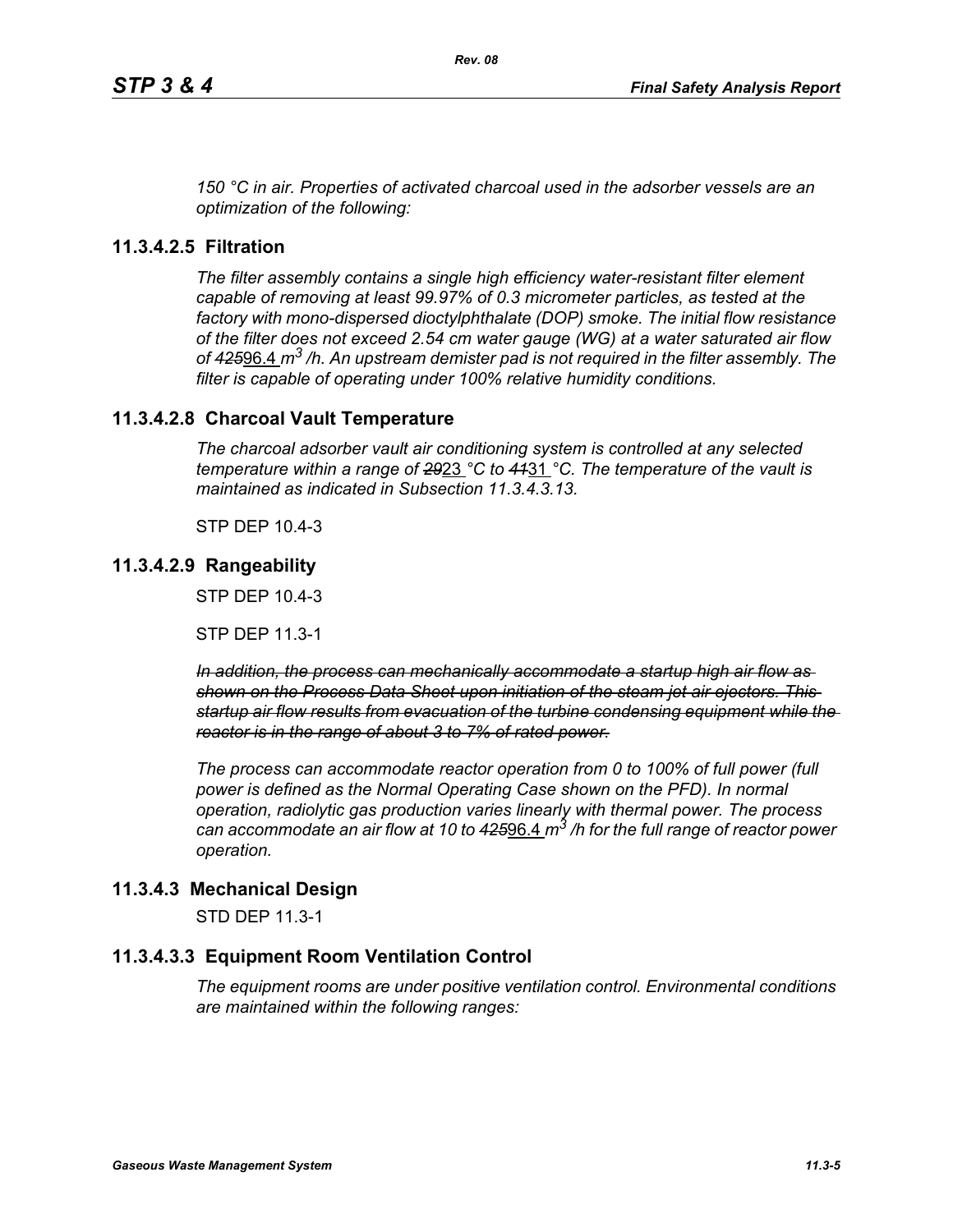| <b>Area</b>                                     | <b>Pressure (static</b><br>cm water gauge) | Temp $(^{\circ}C)$                     | <b>Relative</b><br>Humidity (%) | <b>Air Turnover Rate</b><br>(room air changes) |
|-------------------------------------------------|--------------------------------------------|----------------------------------------|---------------------------------|------------------------------------------------|
| Offgas Bldg. Area,<br>except Equipment<br>Cells | $0.0 \text{ to } -0.63$                    | 4.4 Min<br>21 normal<br>40 Max         | 20 Min<br>40 normal<br>90 Max   | 3/h                                            |
| Charcoal Vault                                  | $-0.63$ to $-1.26$                         | 4.423 Min<br>3525 normal<br>65.631 Max | 20 Min<br>40 normal<br>70 Max   | 3/h                                            |
| Other offgas<br><b>Equipment Cells</b>          | $-0.63$ to $-1.26$                         | 4.4 Min<br>21 normal<br>48.9 Max       | 20 Min<br>40 normal<br>90 Max   | 3/h                                            |

### **11.3.4.3.7 Valves**

*(2) A valve having a double stem seal and lantern ring type bonnet, with Grafoil or equivalent packing with the lantern ring leakoff connection pressurized with nitrogen or air form*from *an oil-free compressor to a pressure exceeding the normal system operating pressure. The pressurization line includes a flow indicating device mounted on the valve (such as a purge gas rotameter Schutte and Koerting Type 1875-V or equivalent) with a scale in the 0.5 to 1.0 cm3/s (at standard atmosphere) range, direct reading.*

### **11.3.4.3.11 Recombiners**

*The recombiners are mounted with the gas inlet at the bottom. The inlet piping for the* recombiner *has sufficient drains, traps and moisture separators to prevent liquid water from entering the recombiner vessel during startup. The recombiners are catalytic type with a nondusting catalyst supported on metallic screens or ribbons. The catalyst is replaceable without requiring replacement of the external pressure vessel.*

# **11.3.4.3.13 Charcoal Adsorber Vault**

*The temperature within the charcoal adsorber vault is maintained and controlled by appropriate connection(s) to the Turbine Building HVAC System. The flow rate and temperature of the air supplied to the vault has the capacity to cool the vault and equipment within from 66 °C to 27 °C in 48 hours. The decay heat is sufficiently small that, even in the no-flow condition, there is no significant loss of adsorbed noble gases due to temperature rise in the adsorbers. The HVAC design is capable of controlling the vault temperature within 3°C overthe range of 27 to 38* 23 to 31°C.

*The charcoal adsorber vault temperature is controlled in the range 27*23*°C to 38*31*°C. If it becomes necessary to heat a vessel or the vault to 66 °C to facilitate drying the charcoal, portable heaters can be used. A smoke detector is installed in the exhaust ventilation duct from the charcoal adsorber vault to detect and provide alarm to the operator, as a charcoal fire within the vessel(s) usually results in the burning of the exterior painted surface.*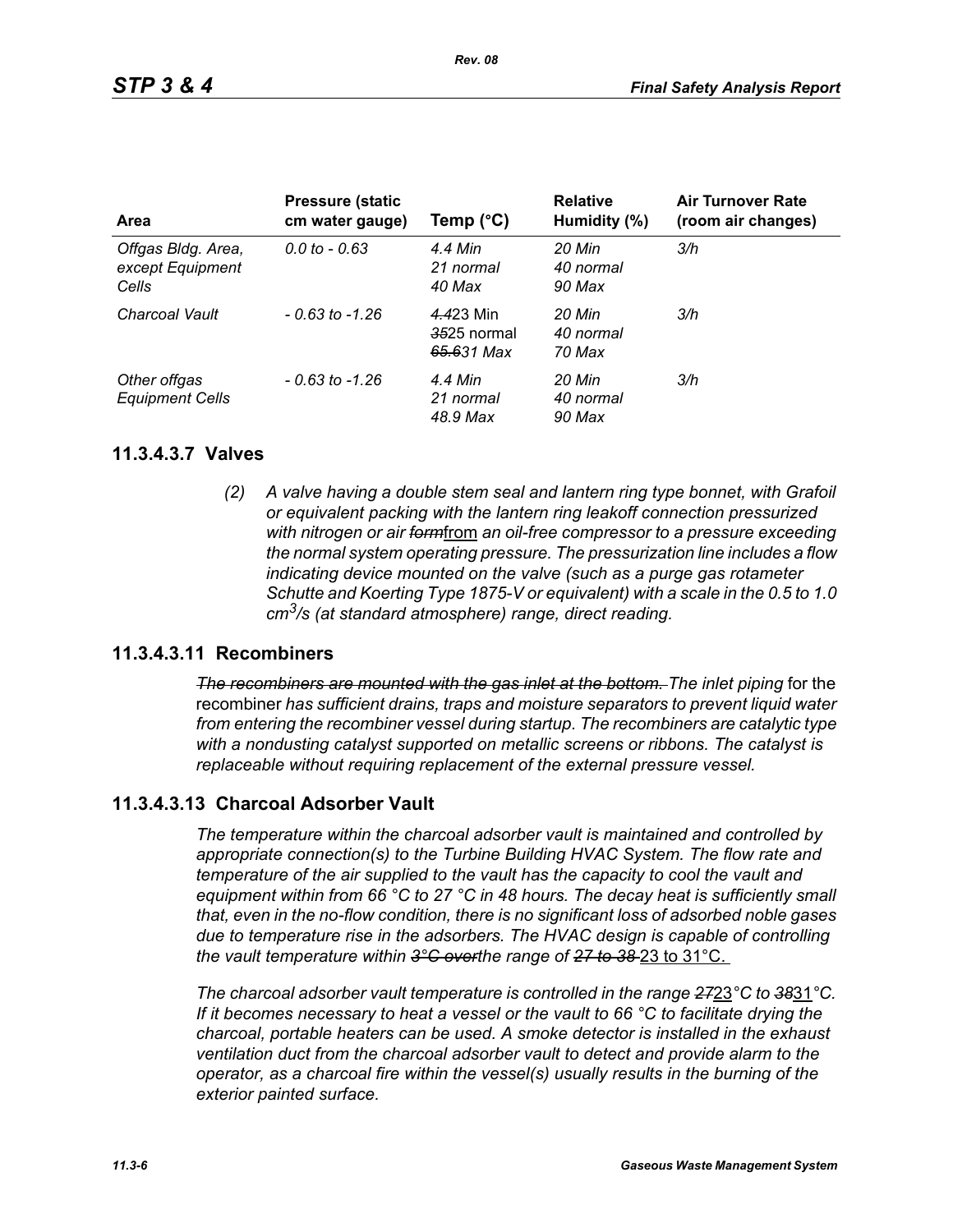# **11.3.5 Other Radioactive Gas Sources**

The following information supplements the existing information in this subsection of the reference ABWR DCD.

> The main condenser mechanical vacuum pumps which is are part of the main condenser evacuation system *is*are described in section 10.4.

# **11.3.11 COL License Information**

### **11.3.11.1 Compliance with Appendix I to 10 CFR50**

The following supplemental information is provided for COL License Information Item 11.2.

*Compliance with Appendix I to 10 CFR50 numerical guidelines for offsite radiation doses as a result of gaseous or airborne radioactive effluents during normal plant operations, including anticipated operational occurrences is provided in the cost benefit analysis performed in accordance with the NEI topical report for numerical design objectives for 10 CFR50 App I. In accordance with 10 CFR 50.71(e), the FSAR will updated with reference to NEI Topical Report when the information is available.*

*Compliance with numerical guidelines in Appendix I to 10 CFR 50 for offsite radiation doses as a result of gaseous effluents during normal plant operations, including anticipated operational occurrences, is provided in Subsection 12.2.2.2. To demonstrate compliance with Section II, paragraph D of Appendix I, a cost-benefit analysis was performed in accordance with the guidance of Regulatory Guide 1.110. The analysis postulated the addition of one augment of reasonably demonstrated technology to the Gaseous Waste Management System (GWMS). This augment was:*

*the addition of one 3-ton charcoal adsorber to the GWMS.*

*Regulatory Guide 1.110 cost data used to evaluate the augment to the GWMS are summarized in the Table 11.3-5.* 

*The total annual costs associated with implementing the augment to the GWMS and the corresponding benefit-cost ratio are determined using the methodology prescribed in Regulatory Guide 1.110, the cost data provided in Table 11.3-5, and the collective 50 mile total body dose (due to gaseous releases) that is presented in Table 5.4-9 of the STP 3 & 4 Environmental Report. The collective 50 mile total body dose is conservatively considered to be the total dose saved as a result of implementing this augment to the GWMS. The total annual costs of the augment to the GWMS and the associated benefit cost ratio are in Table 11.3-6. These results demonstrate that the total annual cost associated with the augment to the GWMS is substantially larger than the benefit derived from the augment. The cost-benefit numerical analysis, required by 10 CFR 50 Appendix I Section II Paragraph D, demonstrates that the addition of items to the GWMS of reasonably demonstrated technology will not provide a favorable cost benefit. Therefore, the STP 3 & 4 prescribed GWMS meets the numerical guides for dose design objectives.*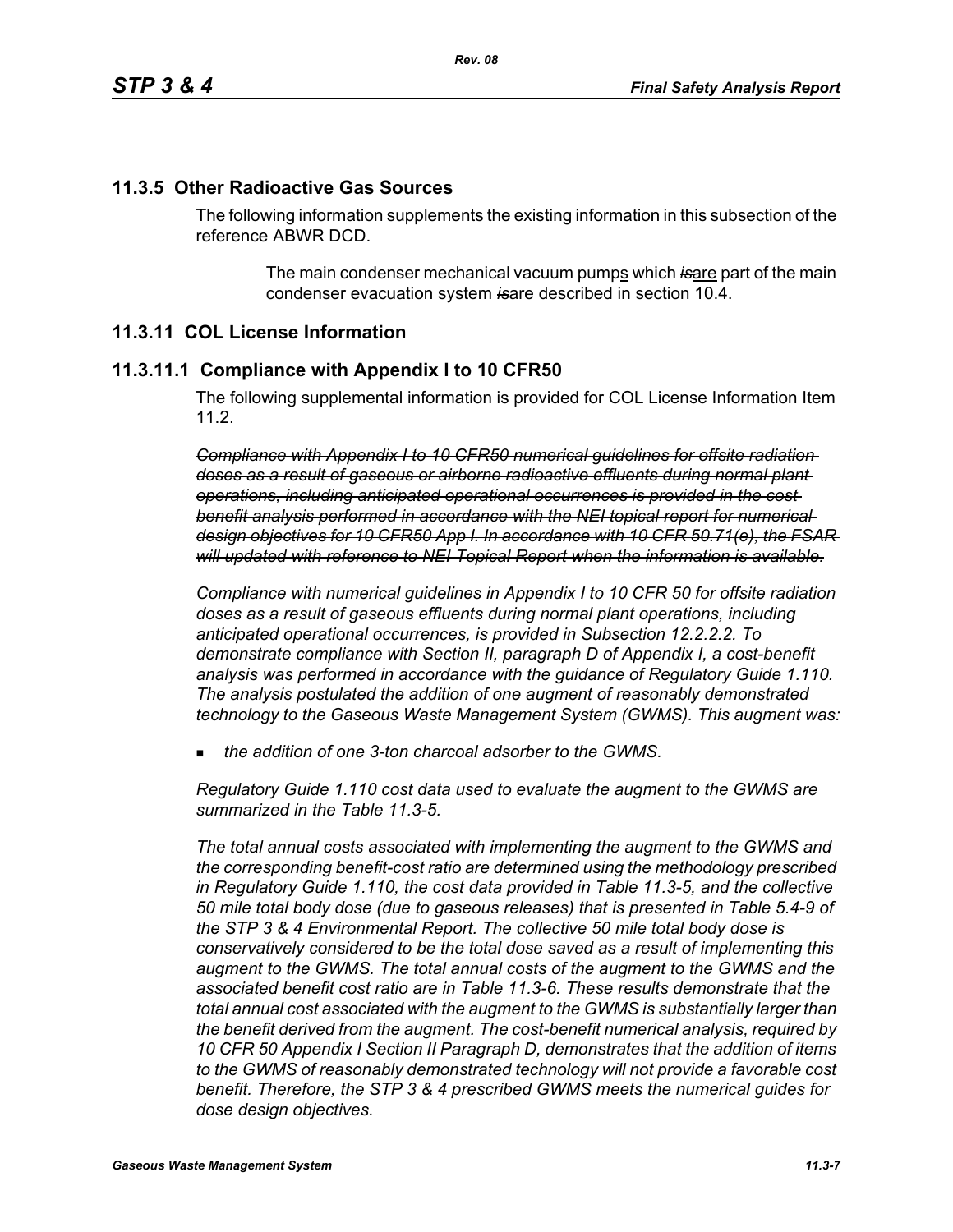# **Table 11.3-2 Offgas System Major Equipment Items**

| Recombiner (Item D005, 2 required, contains preheater, catalyst, and condenser sections) |
|------------------------------------------------------------------------------------------|
| <b>Garbon steel shell</b>                                                                |
| Shell length: approximately 70m                                                          |
| Shell OD: approximately 1.3m                                                             |
| Total unit height: approximately 2.95m                                                   |
| Design pressure: 2.41 MPa                                                                |
| Design temperature: 232 °C                                                               |
| <b>Code of construction: ASME Section VIII, Division 1</b>                               |
| <del>Preheater section</del>                                                             |
| Shell and tube heat exchanger                                                            |
| Tubes: stainless steel, rolled into stainless steel tube sheet                           |
| Tube-side design pressure: 2.41 MPa                                                      |
| Design temperature: 232 °C                                                               |
| <b>Gatalyst section</b>                                                                  |
| Catalyst support: stainless steel                                                        |
| Design temperature: 482 °C                                                               |
| Catalyst: precious metal on ceramic or metal base                                        |
| Offgas condenser section                                                                 |
| Shell and tube heat exchanger                                                            |
| Tubes: stainless steel, rolled into stainless steel tube sheet                           |
| Tube-side design pressure: 2.41 MPa                                                      |
| Design temperature: 482 °C                                                               |
| Cooler condenser (Item B010, 2 required)                                                 |
| Type: Shell and tube heat exchanger carbon steel vessel                                  |
| Shell length: 3.05m                                                                      |
| Shell-side design pressure: 2.41 MPa-                                                    |
| Shell-side design temperature: 0 to 121°C                                                |
| Tubes: stainless steel, welded into stainless tube sheet                                 |
| Tube-side design pressure: 0.69 MPa                                                      |
| Tube-side design temperature: 0 to 65.6 °C                                               |
| <b>Code of construction: TEMA Class C</b>                                                |
| Charcoal adsorbers (Items D012A and D012B-J)                                             |
| Carbon steel vessels filled with activated charcoal: 4500 kg D012A, 13,600 kg D012B-J    |
| Height: approximately 10.4m                                                              |
| Outside diameter: approximately 1.2m D012A, 2.1m D012B-J                                 |
| Design pressure: 2.41 MPa                                                                |
| Design temperature: 4.4 to 121°C                                                         |
| <b>Code of construction: ASME Section VIII, Division 1</b>                               |
| Filter (Item D016, 1 required)                                                           |
| <b>Carbon steel vessel with removable HEPA filter</b>                                    |
| Height (includes legs): approximately 1.8m                                               |
| Outside diameter: approximately 0.61m                                                    |
| Flow: $425 \text{ m}^3$ /h at $2.54 \text{ cm}$ H <sub>2</sub> O gauge                   |
| Design pressure: 2.41 MPa                                                                |
| Design temperature: 4.4 to 65.6°C                                                        |
| Code of construction: ASME Section VIII, Division 1                                      |
|                                                                                          |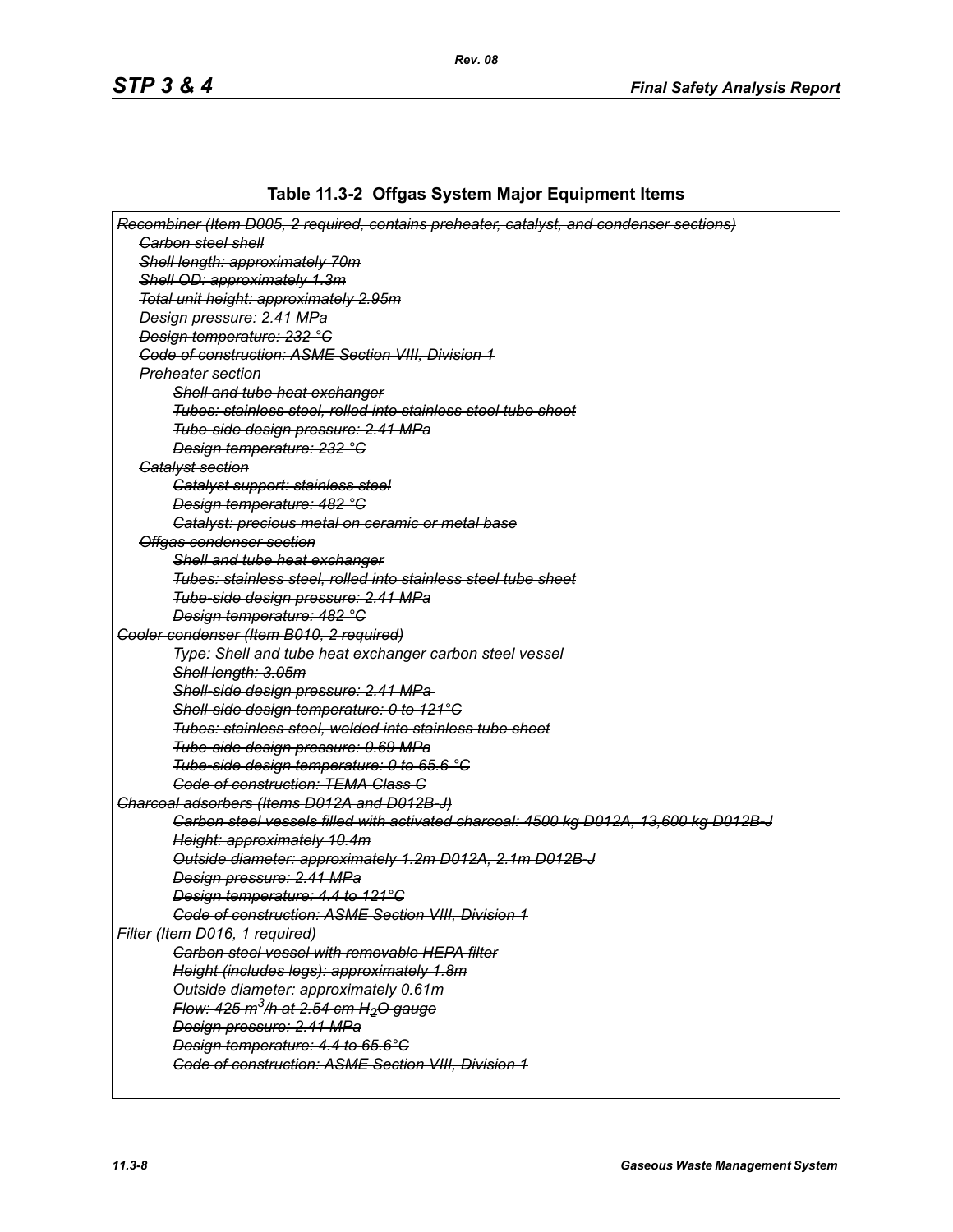# **Table 11.3-2 Offgas System Major Equipment Items (Continued)**

| Preheater                                                                                       |
|-------------------------------------------------------------------------------------------------|
| Quantity: 2                                                                                     |
| Type: shell and tube heat exchanger<br>Material: stainless steel vessel                         |
| Shell length: approximately 4.5 m                                                               |
| Shell OD: approximately 2.0m                                                                    |
| Shell-side design pressure: 0.96 MPa                                                            |
| Shell-side design temperature: 188 °C                                                           |
| Tubes: stainless steel, expand and welded into stainless steel tube sheet                       |
| Tube-side design pressure: 2.41 MPa                                                             |
| Tube-side design temperature: 232 °C                                                            |
| Code of construction: ASME B&PVC, Section VIII, and TEMA                                        |
| Recombiner                                                                                      |
| Quantity: 2                                                                                     |
| Material: stainless steel vessels                                                               |
| Catalyst support: Stainless steel                                                               |
| Height (includes legs): approximately 4.0m                                                      |
| Outside diameter: approximately 2.5m                                                            |
| Design pressure: 2.41 MPa<br>Design temperature: 482 °C                                         |
| Catalyst: precious metal on ceramic or metal base                                               |
| Code of construction: ASME B&PVC, Section VIII                                                  |
| Condenser                                                                                       |
| Quantity: 2                                                                                     |
| Type: shell and tube heat exchanger                                                             |
| Material: stainless steel vessel                                                                |
| Shell length: approximately 5.5m                                                                |
| Shell OD: approximately 1.0m                                                                    |
| Shell-side design pressure: 2.41 MPa                                                            |
| Shell-side design temperature: 482 °C                                                           |
| Tubes: stainless steel, expand and welded into stainless steel tube sheet                       |
| Tube-side design pressure: 1.37 MPa                                                             |
| Tube-side design temperature: 70 °C<br>Code of construction: ASME B&PVC, Section VIII, and TEMA |
|                                                                                                 |
| Cooler condenser                                                                                |
| Quantity: 2                                                                                     |
| Type: shell and tube heat exchanger<br>Material: stainless steel vessel                         |
| Shell length: approximately 4.0m                                                                |
| Shell-side design pressure: 2.41 MPa                                                            |
| Shell-side design temperature: 66 °C                                                            |
| Tubes: stainless steel, expand and welded into stainless tube sheet                             |
| Tube-side design pressure: 1.37 MPa                                                             |
| Tube-side design temperature: 70 °C                                                             |
| Code of construction: TEMA Class C                                                              |
|                                                                                                 |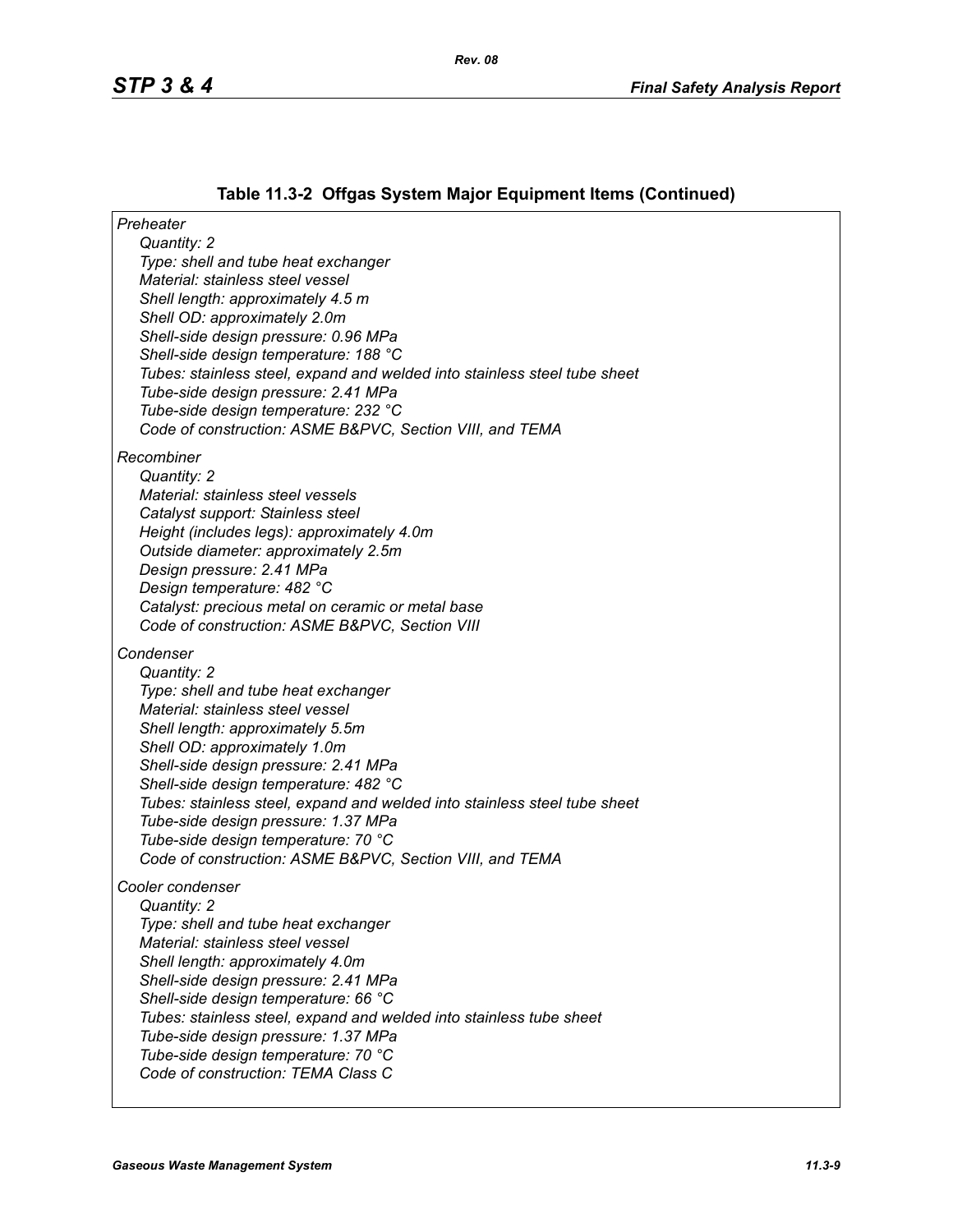# **Table 11.3-2 Offgas System Major Equipment Items (Continued)**

*Charcoal adsorbers Quantity: One Guard Bed, four Charcoal adsorber Material: low carbon steel vessels filled with activated charcoal, one Guard bed of 4,721kg, four Charcoal adsorber of 27,200 kg Height: Guard bed approximately 5.0 m, Charcoal adsorber approximately 15.0 m Outside diameter: Guard bed approximately 2.2 m, Charcoal adsorber approximately 2.5 m Design pressure: 2.41 MPa Design temperature: 121°C Code of construction: ASME Section VIII, Division 1 Filter Quantity: 1 Material: low carbon steel vessel with removable HEPA filter Height (includes legs): approximately 1.5m Outside diameter: approximately 1.0m Flow: 96.4Nm3/h at 250Pa Design pressure: 2.41 MPa Design temperature: 66 °C Code of construction: ASME Section VIII, Division 1 Vacuum pump Quantity: 2 Type: Rotary type Material: Stainless steal casing Height: approximately 1.0 m Width: approximately 1.0m Length: approximately 2.0m Flow: 200 Nm3/h Code of construction: API-610, API-674, API-675, ASME Section VIII, Division 1, or Division 2 Auxiliary: Recirculation water tank, Recirculation water pump (two units), Recirculation water cooler.*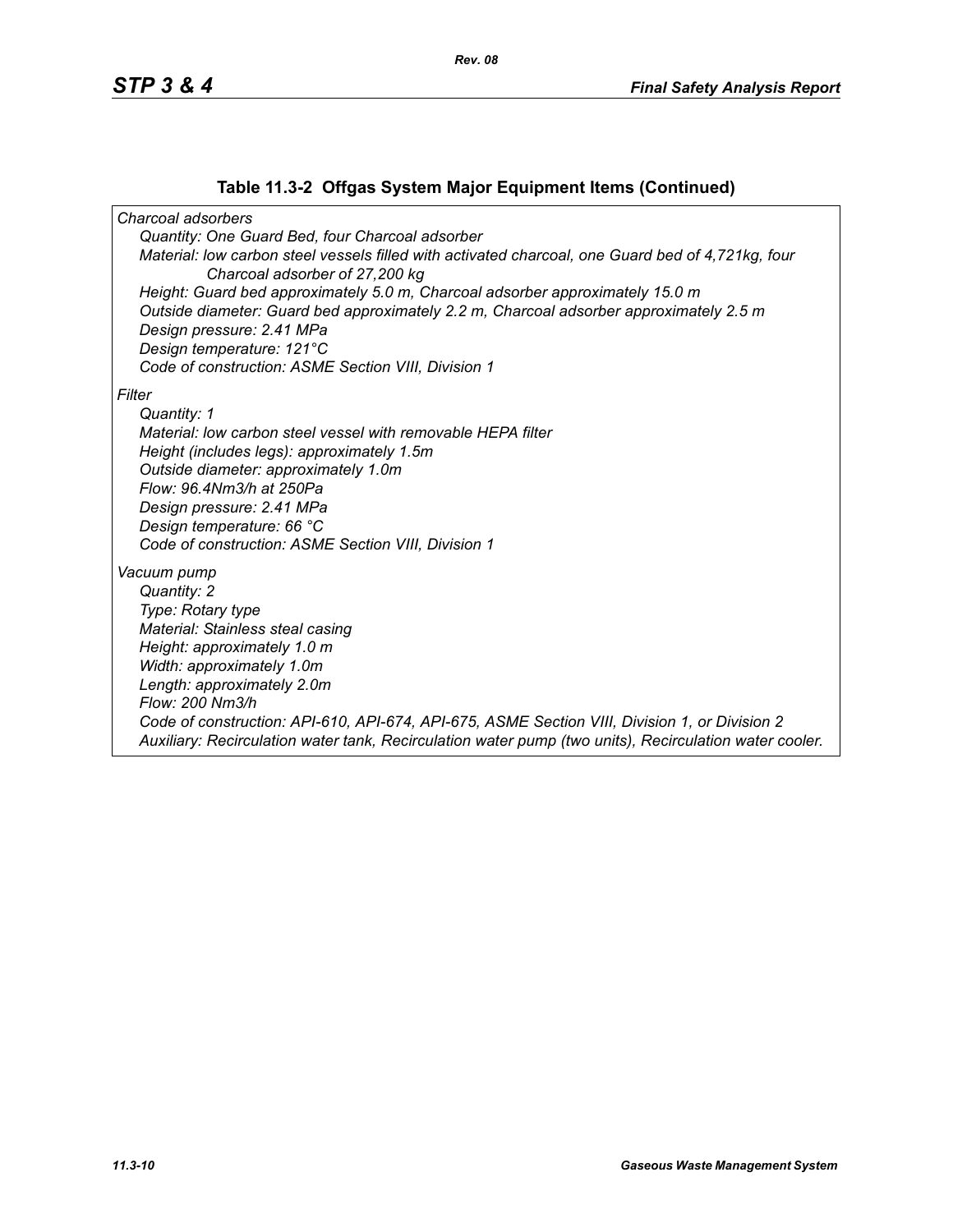| <b>Equipment Item</b>                                | <b>Malfunction</b>                | <b>Consequences</b>                                                                                                                                                                                                                                                                               | <b>Design Precautions</b>                                                                         |
|------------------------------------------------------|-----------------------------------|---------------------------------------------------------------------------------------------------------------------------------------------------------------------------------------------------------------------------------------------------------------------------------------------------|---------------------------------------------------------------------------------------------------|
| PreheaterRecombiner<br>preheater                     | Steam leak                        | <b>Would further dilute</b><br>offgas. Steam<br>consumption would<br>increase.                                                                                                                                                                                                                    | Spare recombiner.                                                                                 |
|                                                      | Low-pressure steam<br>supply      | Recombiner<br>performance would fall<br>off at low-power level,<br>and hydrogen content of<br>recombiner gas<br>discharge would<br>increase eventually to a<br>combustible mixture.                                                                                                               | Low-temperature alarms<br>on preheater exit<br>(catalyst inlet).<br>Downstream $H_2$<br>analyzer. |
| Recombiner catalyst                                  | Catalyst gradually<br>deactivates | Temperature profile<br>changes through<br>catalyst. Eventually,<br>excess $H_2$ would be<br>detected by $H_2$ analyzer<br>or by gas flow meter.<br>Eventually, the gas could<br>become combustible.                                                                                               | Temperature probes in<br>catalyst bed and $H_2$<br>analyzer provided. Spare<br>recombiner.        |
| Condenser Recombiner Cooling water leak<br>condenser |                                   | The coolant<br>(TCWreactor-<br>condensate) would leak<br>to the process gas (shell)<br>side. This would be<br>detected if drain well<br>liquid level increases.<br>Moderate leakage would<br>be of no concern from a<br>process standpoint. (The<br>process condensate<br>drains to the hotwell.) | Drain well high level<br>alarm. Redundant<br>recombiner.                                          |

# **Table 11.3-3 Equipment Malfunction Analysis**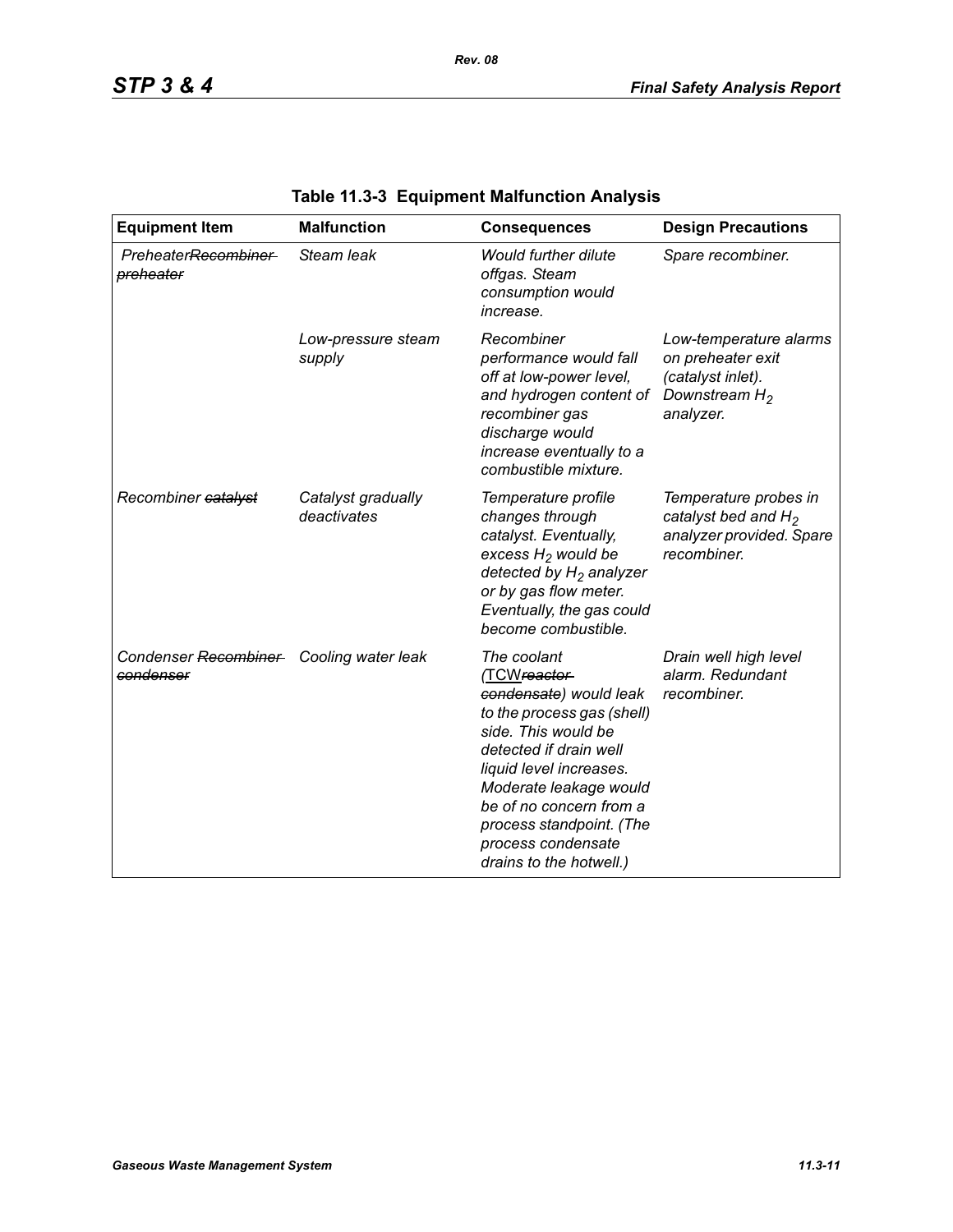| Item           | <b>Function</b>                      | <b>MPL</b>                   | <b>Normal Range</b>            | Operational<br><b>Limits</b>  | <b>Sensor Type</b><br>(Qualifications)                           | <b>Scale Range</b><br>(Tolerance)                              | Setpoint/ Alarm                 |
|----------------|--------------------------------------|------------------------------|--------------------------------|-------------------------------|------------------------------------------------------------------|----------------------------------------------------------------|---------------------------------|
| $\mathbf{1}$   | Steam Flow to Final<br>SJAE (*)      | N39-FE005                    | 100-105%                       | 75-115%                       | Superheated Steam<br>$(10 - 254 °C)$<br>$(0 - 4.12 \text{ MPa})$ | $0 - 120%$<br>$(\pm 125$ kg/h)                                 | L 75% Trip<br>AH 110%<br>AL 95% |
|                | Not Used                             |                              |                                |                               |                                                                  |                                                                |                                 |
|                | Preheater Inlet<br>Pressure          | PT001                        | $-2.0$ kPa                     | N/A                           | Offgas and Steam<br>$(10-315 °C)$<br>$(-0.1 - 7.24 \text{ MPa})$ | $-100 - 400$ kPa<br>$(\pm 4$ kPa)                              | AH 295 kPa                      |
| $\overline{4}$ | Air Bleed Pressure                   | PI101                        | $0.69 - 0.87$ MPa              | N/A                           | Air ( $10 - 65$ °C)<br>$(0 - 1 MPa)$                             | $0 - 1$ MPa<br>$(*0.005 MPa)$                                  | N/A                             |
|                | Air Bleed Flow -<br>Total (**)       | F1102                        | $1.7 - 48.2$ m <sup>3/</sup> h | $1.7 - 105$ m <sup>3</sup> /h | Air ( $10 - 65$ °C)<br>$(0 - 1 MPa)$                             | $0 - 100$ m <sup>3</sup> /h<br>$(\pm 5 \,\text{m}^3/\text{h})$ | N/A                             |
| $\,6\,$        | Air Bleed Flow -<br>Normal (**)      | F1104                        | $1.7 - 2.4$ m <sup>3</sup> /h  | 1.7 $m^3/h$                   | Air<br>$(10 - 65 °C)$<br>$(0 - 1 m^3/h)$                         | $0 - 3.7$ m <sup>3</sup> /h<br>$(\pm 0.17 \text{ m}^3/h)$      | N/A                             |
|                | Recombiner Inlet<br>Temp.            | <b>TE004</b>                 | 150 °C                         | $105 - 399 °C$                | Offgas and Steam<br>$(10 - 482 °C)$<br>$(-0.1 - 2.41 MPa)$       | $0 - 400$ °C ( $\pm 5$ °C)                                     | AL 140 °C                       |
|                | Not Used                             |                              |                                |                               |                                                                  |                                                                |                                 |
|                | Temperature Profile<br>of Recombiner | <b>TE006</b><br><b>TE007</b> | $150 - 443$ °C                 | 121 - 482 °C (***)            | Offgas and Steam<br>$(10 - 550 °C)$<br>(-0.1 to 2.41 MPa)        | $0 - 550$ °C<br>$(\pm 7.5^{\circ}C)$                           | AH 443 °C<br>AL 140 °C          |
| 10             | Not Used                             |                              |                                |                               |                                                                  |                                                                |                                 |
| 11             | Offgas Cond. Water<br>Level          | LT009                        | $< 150$ mm                     | $< 260$ mm                    | Water<br>$(10 - 100 °C)$<br>$(-0.1 - 7.24 \text{ MPa})$          | $0 - 550$ mm<br>$(\pm 5.5$ mm)                                 | AH 245 mm                       |
| 12             | Offgas Cond. Loop<br>Seal Water Flow | FI008                        | 9 m <sup>3</sup> /h            | $9.35 \text{ m}^3/h$          | Water<br>$(10 - 100 °C)$<br>$(-0.1 - 2.41$ MPa)                  | $0 - 20$ m <sup>3</sup> /h<br>$(\pm 2 \text{ m}^3/\text{h})$   | N/A                             |
| 13             | Not Used                             |                              |                                |                               |                                                                  |                                                                |                                 |

*Gaseous Waste Management System* 

Gaseous Waste Management System

*STP 3 & 4*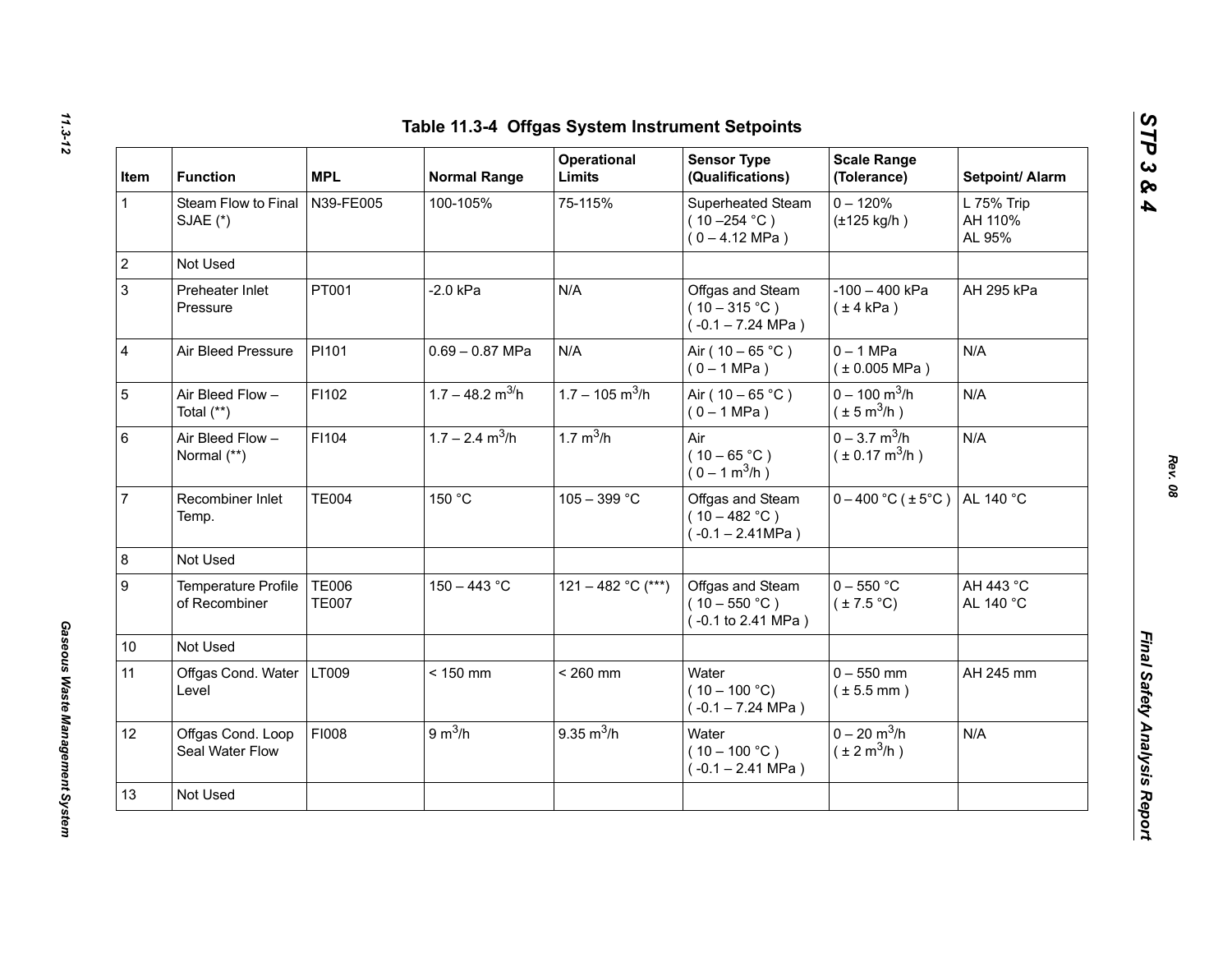| Item | <b>Function</b>                            | <b>MPL</b>                   | <b>Normal Range</b>                    | Operational<br>Limits       | <b>Sensor Type</b><br>(Qualifications)                  | <b>Scale Range</b><br>(Tolerance)           | Setpoint/ Alarm      |
|------|--------------------------------------------|------------------------------|----------------------------------------|-----------------------------|---------------------------------------------------------|---------------------------------------------|----------------------|
| 14   | Offgas Cond. Exit<br>Temp.                 | <b>TE011</b>                 | < 55 °C                                | N/A                         | Offgas<br>$(10 - 100^{\circ}C)$<br>$(-0.1 - 7.24$ MPa)  | $0 - 100^{\circ}$ C (±2°C)                  | N/A                  |
| 15   | Hydrogen Analyzer                          | P91-<br>H2E010<br>H2E011     | $0 - 0.1\%$ by V.<br>$0 - 1.0\%$ by V. | $0 - 4\%$ by V.             | Offgas<br>$(10 - 100 °C)$<br>(-0.1 to 7.24 MPa)         | $0 - 4\%$ by V.<br>$(± 0.15\%$ by V.)       | AH 2% by V.          |
| 16   | Air Bleed - Inlet at<br>Cooler Cond. (**)  | F1104                        | $0 - 1.7$ m <sup>3</sup> /h            | $0 - 3.4$ m <sup>3</sup> /h | Air<br>$(10 - 65 °C)$<br>(0 to 1 MPa)                   | $0 - 3.4m^3/h$<br>$(\pm 0.3 \text{ m}^3/h)$ | N/A                  |
| 17   | Cooler Cond. Exit<br>Temp.                 | <b>TE013</b>                 | $10 - 20 °C$                           | N/A                         | Offgas<br>$(0 - 66 °C)$<br>$(-0.1 - 7.24 \text{ MPa})$  | $0 - 50$ °C<br>$(\pm 1^{\circ}C)$           | N/A                  |
| 18   | Charcoal Adsorber<br>Inlet Press.          | PT022                        | -14.7 kPa                              | N/A                         | Offgas<br>$(0 - 66 °C)$<br>$(-0.1 - 7.24 \text{ MPa})$  | $-100 - 200$ kPa<br>(± 0.002 MPa)           | N/A                  |
| 19   | Charcoal Adsorber<br>Diff. Press.          | DPT024                       | $0.002 - 0.02$ MPa                     | 0.027 MPa                   | Offgas<br>$(4 - 121 °C)$<br>$(-0.1 - 7.24 \text{ MPa})$ | $0 - 30$ kPa<br>(± 0.15 kPa)                | AH 0.02 MPa          |
| 20   | Charcoal Adsorber<br>Vessel Temperature    | <b>TE025</b><br><b>TE028</b> | $27^{\circ}$ C                         | $22 - 32 °C$                | Offgas<br>$(4 - 121 °C)$<br>$(-0.1 - 7.24$ MPa)         | $0 - 150$ °C<br>$(\pm 5^{\circ}C)$          | AH 60 °C             |
| 21   | Charcoal Adsorber<br>Vault Temp. Control   | <b>TE031</b>                 | $24 - 30 °C$                           | $23 - 31 °C$                | Ambient Air<br>$(0 - 50 °C)$                            | $0 - 50$ °C<br>$(\pm 0.5^{\circ}C)$         | 27 °C                |
| 22   | <b>Charcoal Vault Inlet</b><br>Water Level | <b>LS023</b>                 | $0 - 1 m$                              | $0.05 - 1.5$ m              | Water<br>$(4 - 100 °C)$<br>$(-0.1 - 7.24 \text{ MPa})$  | $0 - 1.5 m$<br>$(* 0.01 m)$                 | AH 1.2 m AL 0.1 m    |
| 23   | <b>Charcoal Vault Exit</b><br>Temperature  | <b>TE032</b>                 | N/A                                    | $4 - 31$ °C                 | Ambient Air<br>$(0 - 50 °C)$                            | $0 - 50$ °C<br>$(\pm 0.5^{\circ}C)$         | AH 30 °C<br>AL 23 °C |

*STP 3 & 4*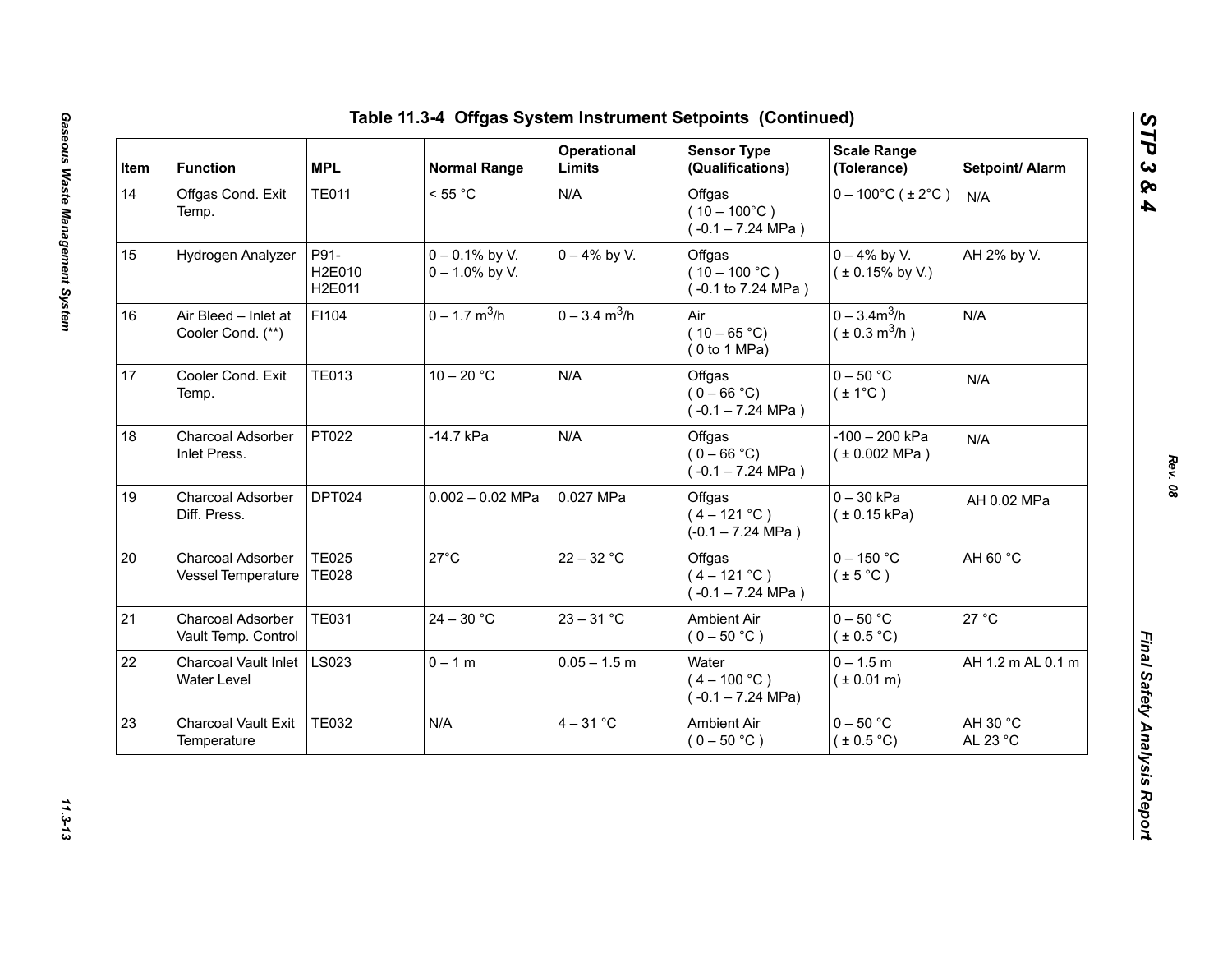| Item | <b>Function</b>                          | <b>MPL</b>     | <b>Normal Range</b>                                                                               | Operational<br>Limits | <b>Sensor Type</b><br>(Qualifications)                  | <b>Scale Range</b><br>(Tolerance)                                                                                                      | Setpoint/ Alarm                                  |
|------|------------------------------------------|----------------|---------------------------------------------------------------------------------------------------|-----------------------|---------------------------------------------------------|----------------------------------------------------------------------------------------------------------------------------------------|--------------------------------------------------|
| 24   | After Filter<br>Differential<br>Pressure | <b>DPT029</b>  | $50 - 250$ Pa                                                                                     | 1.0 kPa               | Offgas<br>$(0 - 121 °C)$<br>$(-0.1 - 7.24 \text{ MPa})$ | $0 - 5$ kPa<br>(± 0.032 kPa)                                                                                                           | AH 0.9kPa                                        |
| 25   | Process Flow (**)                        | FT020<br>FT021 | $10 - 20$ m <sup>3</sup> /h                                                                       | $0 - 96.4 m3/h$       | Offgas<br>$(0 - 121 °C)$<br>$(-0.1 - 7.24 \text{ MPa})$ | Narrow Range:<br>$0 - 50$ m $3/h$<br>$(\pm 0.75 \text{ m}^3/h)$<br>Wide Range:<br>$0 - 100 \text{ m}^3/h$<br>$(\pm 1.5 \text{ m}^3/h)$ | AL 10 $m^3/h$<br>AH 40 $m^3/h$<br>AHH 80 $m^3/h$ |
|      |                                          |                | * Based on Full Power Flow of 5000 kg/hr steam                                                    |                       |                                                         |                                                                                                                                        |                                                  |
|      |                                          |                | ** Flow is at Standard Atmosphere<br>*** Operational Limit for standby recombiner is 160 – 300°C. |                       |                                                         |                                                                                                                                        |                                                  |
|      |                                          |                |                                                                                                   |                       |                                                         |                                                                                                                                        |                                                  |
|      |                                          |                |                                                                                                   |                       |                                                         |                                                                                                                                        |                                                  |
|      |                                          |                |                                                                                                   |                       |                                                         |                                                                                                                                        |                                                  |
|      |                                          |                |                                                                                                   |                       |                                                         |                                                                                                                                        |                                                  |
|      |                                          |                |                                                                                                   |                       |                                                         |                                                                                                                                        |                                                  |
|      |                                          |                |                                                                                                   |                       |                                                         |                                                                                                                                        |                                                  |
|      |                                          |                |                                                                                                   |                       |                                                         |                                                                                                                                        |                                                  |
|      |                                          |                |                                                                                                   |                       |                                                         |                                                                                                                                        |                                                  |
|      |                                          |                |                                                                                                   |                       |                                                         |                                                                                                                                        |                                                  |
|      |                                          |                |                                                                                                   |                       |                                                         |                                                                                                                                        |                                                  |
|      |                                          |                |                                                                                                   |                       |                                                         |                                                                                                                                        |                                                  |
|      |                                          |                |                                                                                                   |                       |                                                         |                                                                                                                                        |                                                  |
|      |                                          |                |                                                                                                   |                       |                                                         |                                                                                                                                        |                                                  |
|      |                                          |                |                                                                                                   |                       |                                                         |                                                                                                                                        |                                                  |
|      |                                          |                |                                                                                                   |                       |                                                         |                                                                                                                                        |                                                  |
|      |                                          |                |                                                                                                   |                       |                                                         |                                                                                                                                        |                                                  |
|      |                                          |                |                                                                                                   |                       |                                                         |                                                                                                                                        |                                                  |
|      |                                          |                |                                                                                                   |                       |                                                         |                                                                                                                                        |                                                  |
|      |                                          |                |                                                                                                   |                       |                                                         |                                                                                                                                        |                                                  |
|      |                                          |                |                                                                                                   |                       |                                                         |                                                                                                                                        |                                                  |
|      |                                          |                |                                                                                                   |                       |                                                         |                                                                                                                                        |                                                  |

*STP 3 & 4*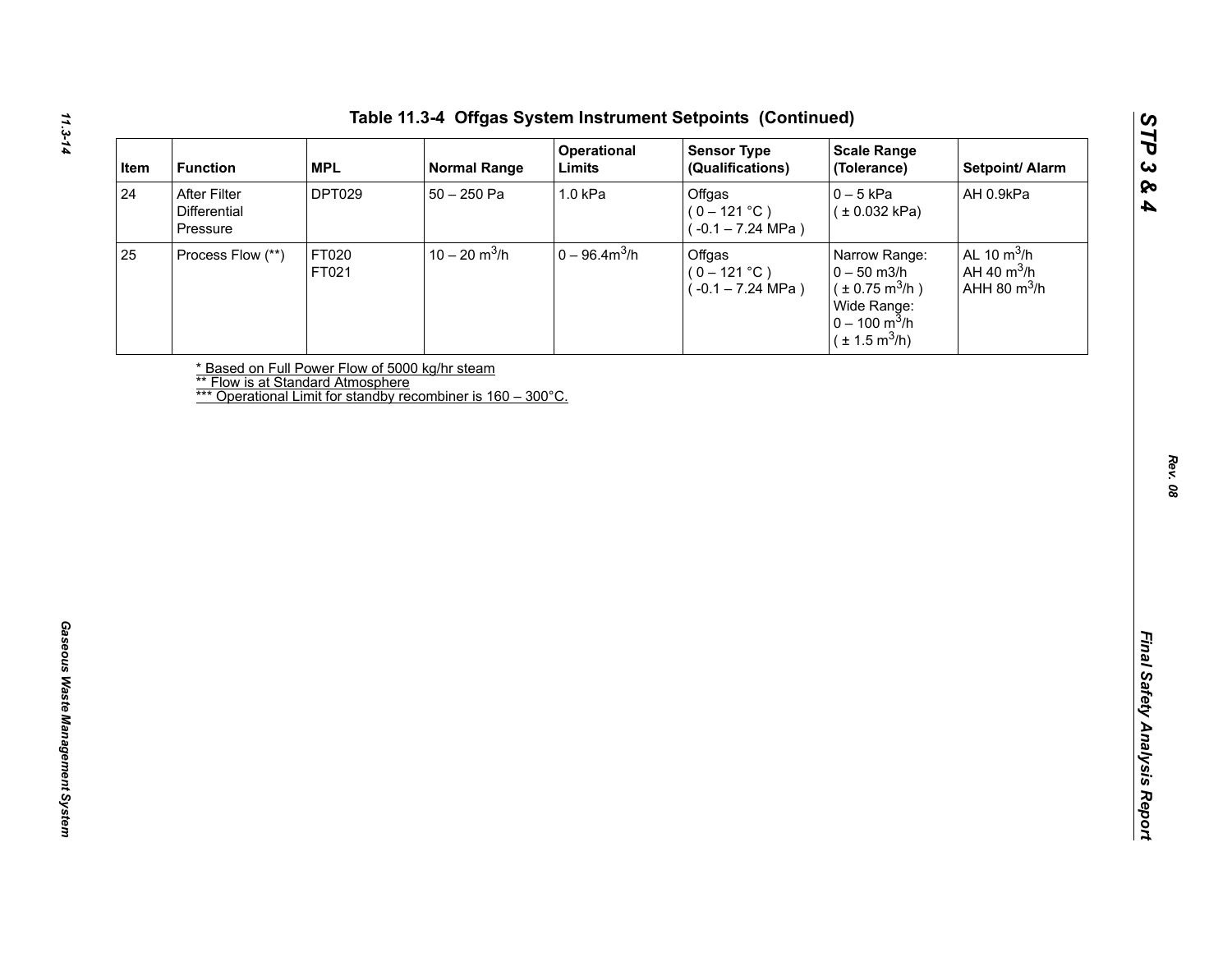#### **Table 11.3-5 REGULATORY GUIDE 1.110 COST DATA (1) (Costs are in 1000s of 1975 Dollars)**

| <b>Cost-Benefit Parameter</b>                     | <b>3-Ton Charcoal Adsorber</b> |
|---------------------------------------------------|--------------------------------|
| Equipment and Material Direct Cost <sup>(2)</sup> | 53                             |
| Direct Labor Cost (DLC) <sup>(2)</sup>            | 14                             |
| Labor Cost Correction Factor (LCCF) (3)           |                                |
| Annual Operating Cost (AOC)                       | Negligible                     |
| Annual Maintenance Cost (AMC)                     | Negligible                     |
| Notes:                                            |                                |

- (1) All costs are on a per unit basis.
- (2) Equipment and Material Direct Costs and Direct Labor Costs are from Table A-1 of Regulatory Guide 1.110.
- (3) The Labor Cost Correction Factors are from Table A-4 of Regulatory Guide 1.110. The lowest LCCF is chosen which maximizes the benefit.
- (4) The Annual Operating Costs are from Table A-2 of Regulatory Guide 1.110.
- (5) The Annual Maintenance Costs are from Table A-3 of Regulatory Guide 1.110.